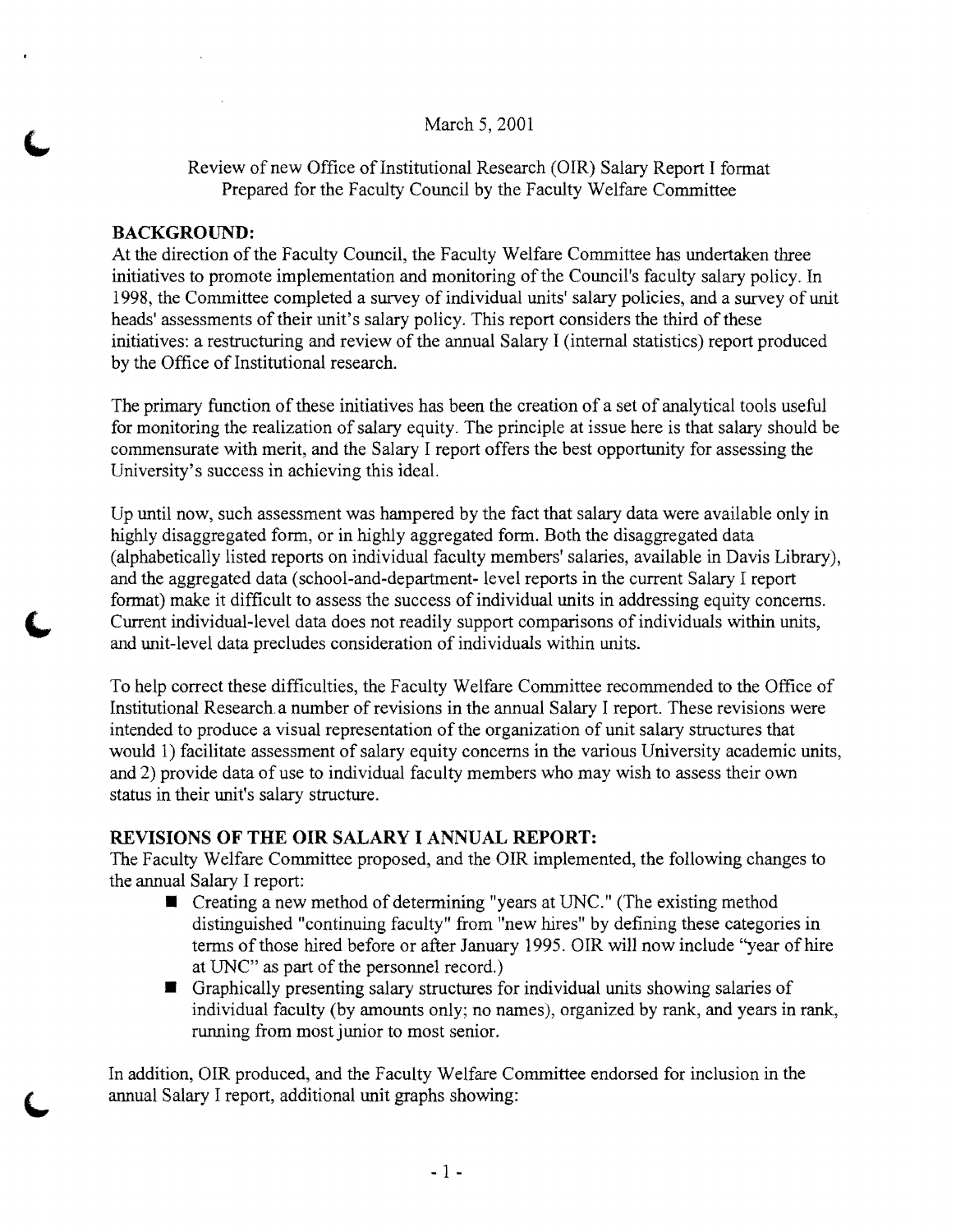- For each unit, the salary range within each rank, using "box and whisker" graphs illustrating upper and lower limits of the salary range, the median salary, and the limits of the  $25<sup>th</sup>$  and  $75<sup>th</sup>$  percentile salary groups in rank.
- For each unit, the salary range within each rank, disaggregated by sex and race, using "box and whisker" graphs illustrating upper and lower limits of the salary range, the median salary, and the limits of the  $25<sup>th</sup>$  and  $75<sup>th</sup>$  percentile salary groups in each rank grouping.

After reviewing the prototype for these changes, the Faculty Welfare committee offered additional suggestions to OIR for improving the usefulness of the various charts, including:

- Clarification of the category "non-white."
- **Use of a uniform scale in all unit graphs. (Some graphs were more difficult to** compare because unusually high or low salaries changed the graph scale).

Finally, the Committee recommends that the availability of these materials is advertised to the University community, and that they be made available to the public by posting a digital copy on an appropriate web-site, and a print copy in the main Library along with the individual salary figures already available.

#### **GENERAL PRINCIPLES OF INTERPRETATION:**

The Faculty Welfare Committee agreed on several general principles of interpretation for the data in the OIR annual Salary I reports. However, since the existence of salary inequities in individual cases cannot be definitively established from the OIR data alone, the Committee thought it ill-advised for it, or any body representing the Faculty Council, to assume responsibility for identifying problems of salary inequities for specific individuals, or in specific academic units below the school level.

- The reviewing body of the OIR Annual Salary Reports for the Faculty Council (perhaps the Faculty Welfare Committee) should limit its oversight to the identification of patterns of possible inequities that are not unit-specific below the school leveL For example, such reviews might discuss patterns of possible problems for classes of persons (i.e., by race, sex, rank, years at UNC, etc) in, say, the School of , but would not address particular departmental units, or the situations of particular individuals, in the school. The principle here is that the purpose of the review is to identify patterns of University management that may be of interest to the University community as a whole.
- $\blacksquare$  It is the responsibility of unit administrators to monitor equity issues within department-level units. The data in the annual salary report can provide a useful tool in this regard, but administrators are the only persons who can gain access to the full range of information required to make a reasoned decision about these matters.
- $\blacksquare$  It is the responsibility of individual faculty to determine for themselves whether they may have suffered from salary inequities. The data in the annual salary report can, at best, identify *possible* cases of inequity, but cannot establish the fact of inequity for individual cases.

Given these general principles, the Faculty Welfare Committee seeks guidance from Faculty Council on which, if any, interpretive endeavors it wishes the Committee to undertake.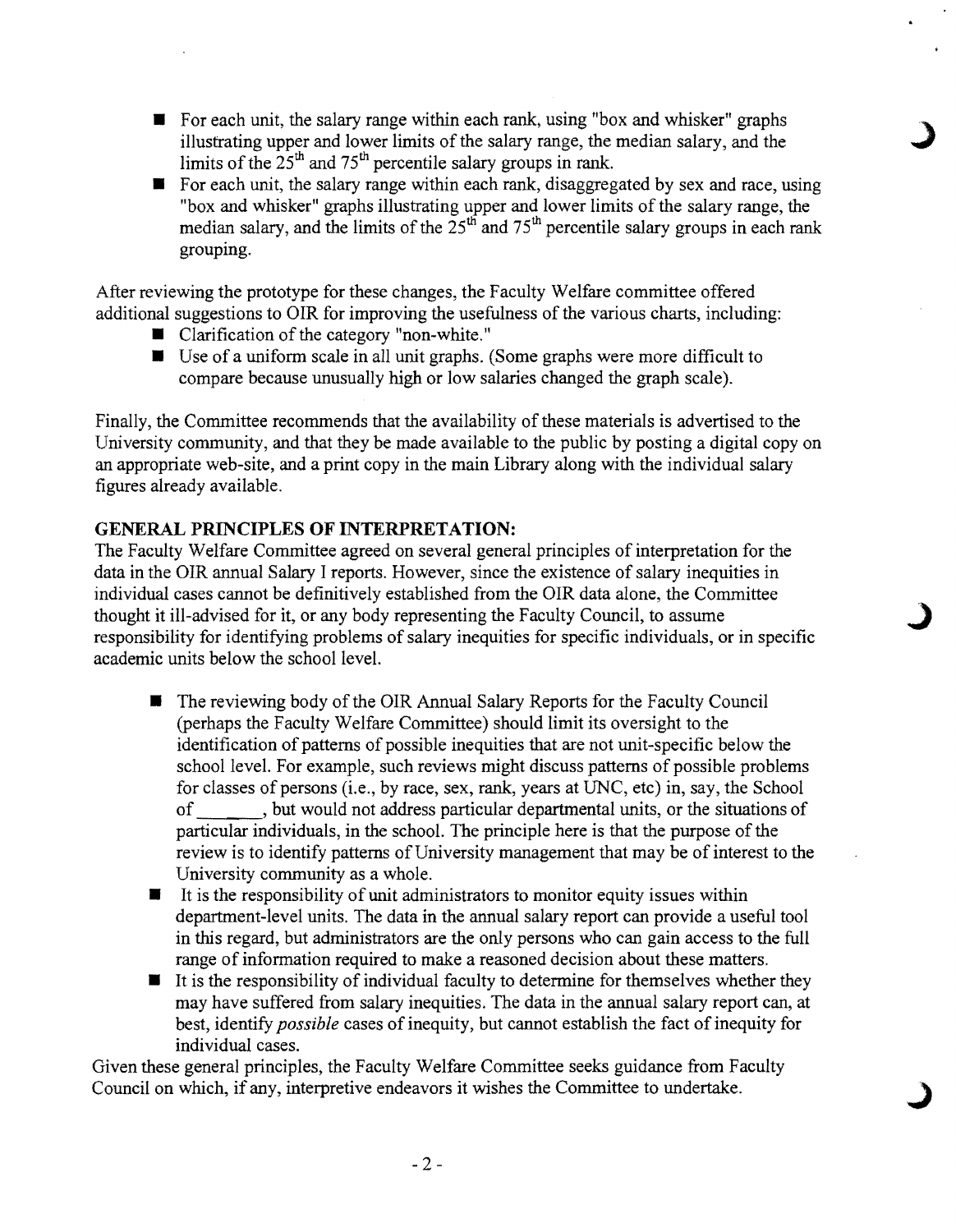#### **FUTURE USE OF THE OIR SALARY I REPORT**

The usefulness of the new Salary I report format should increase significantly as it becomes the basis of longitudinal analyses of salary structures at Carolina. While it is certainly the case that the data in any individual year can be helpful for understanding salary practices at the University, comparative analysis of changes in salary structures over time should make this understanding more robust.

With the new Salary I report format, Faculty Council, and the University community more generally, should be able to monitor salary equity concerns in a variety of areas. For example, monitoring the effects of market forces on salary structures, and tracking of race and gender equity in salaries, can be more readily realized using the new Salary I report format. A potentially useful tool in promoting the ideal of reward for meritorious achievement, the Salary I report should become a staple resource for institutional governance in the years to come.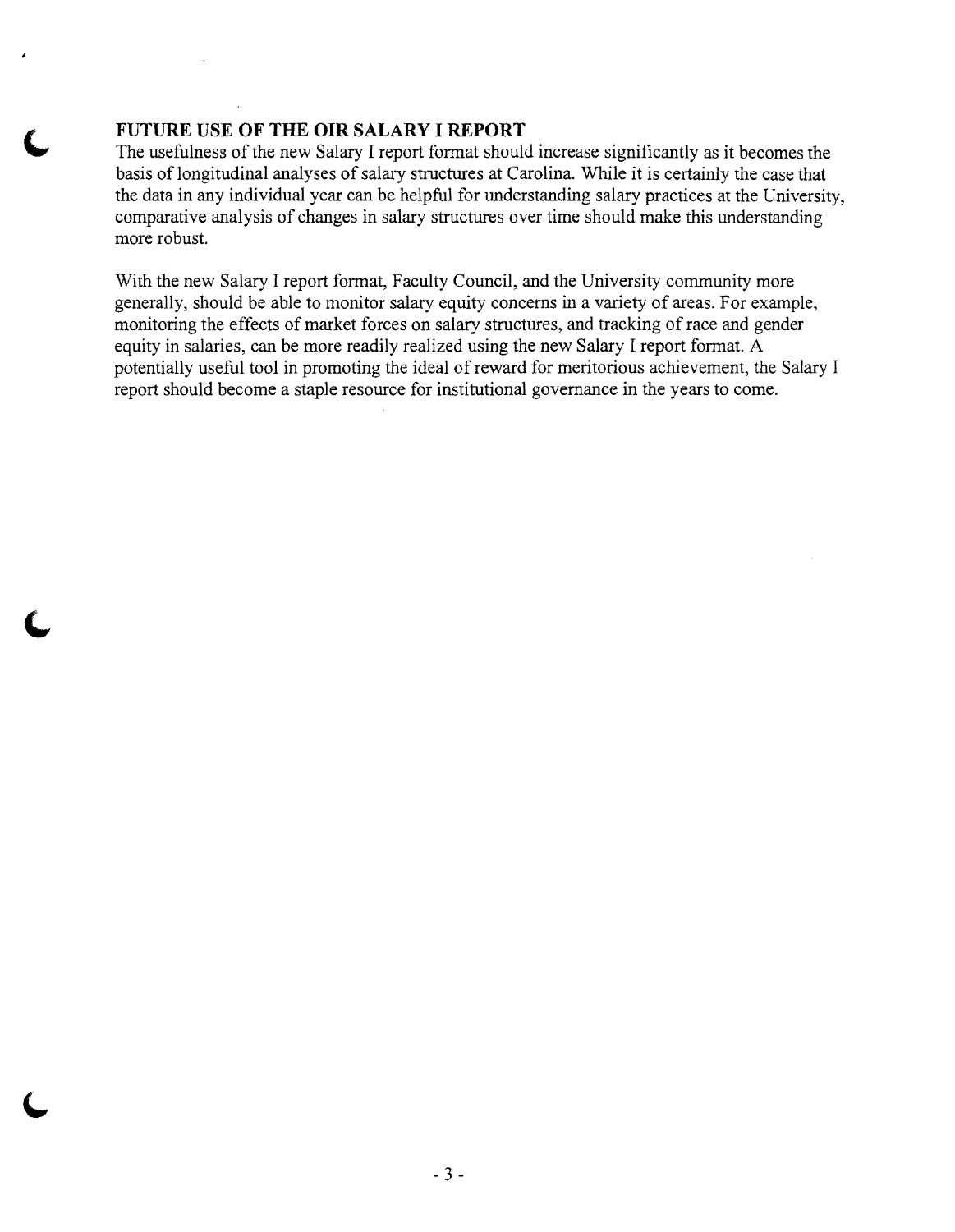# **College of Arts & Sciences**

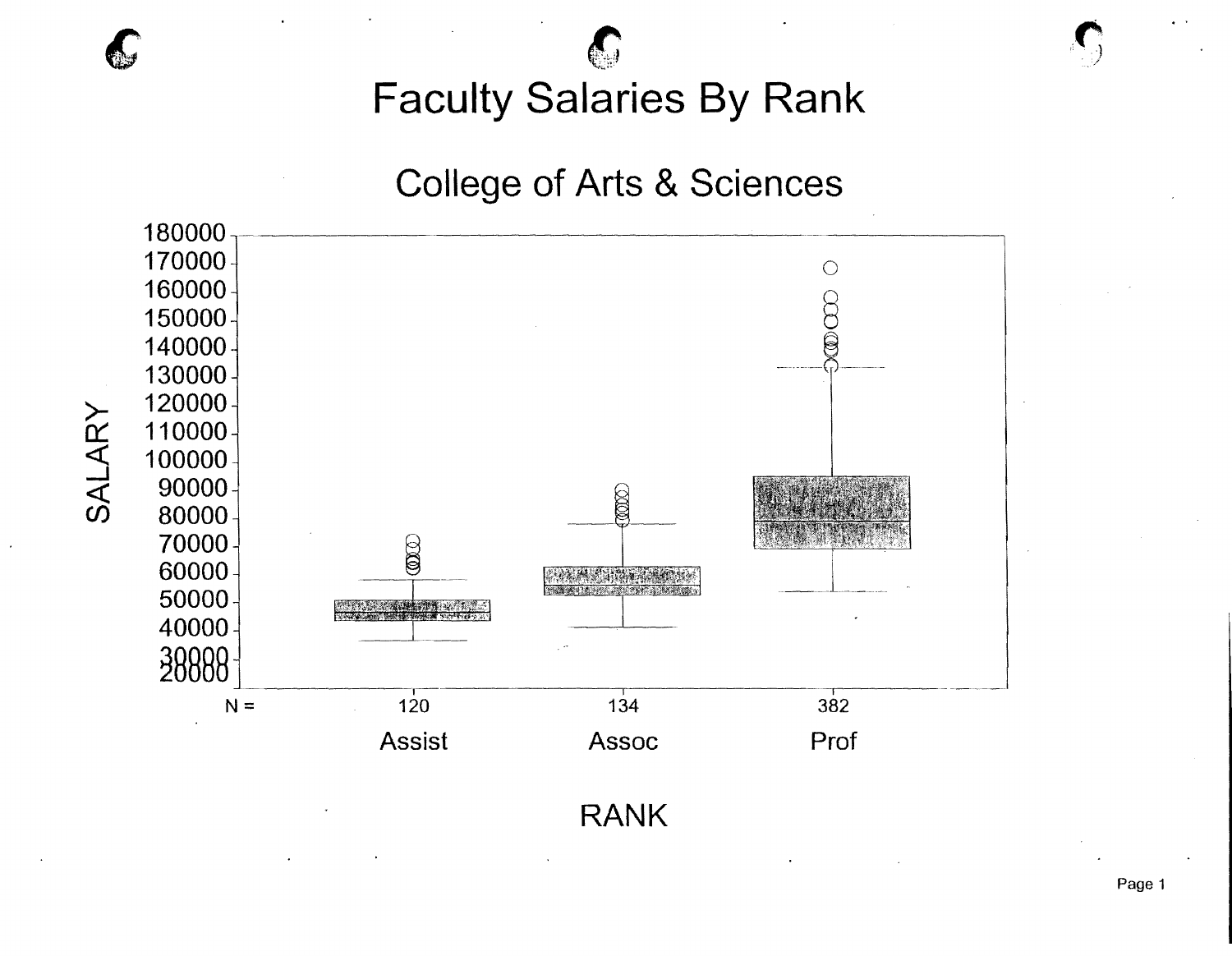(#

**College of Arts & Sciences** 



**RANK** 

Page 1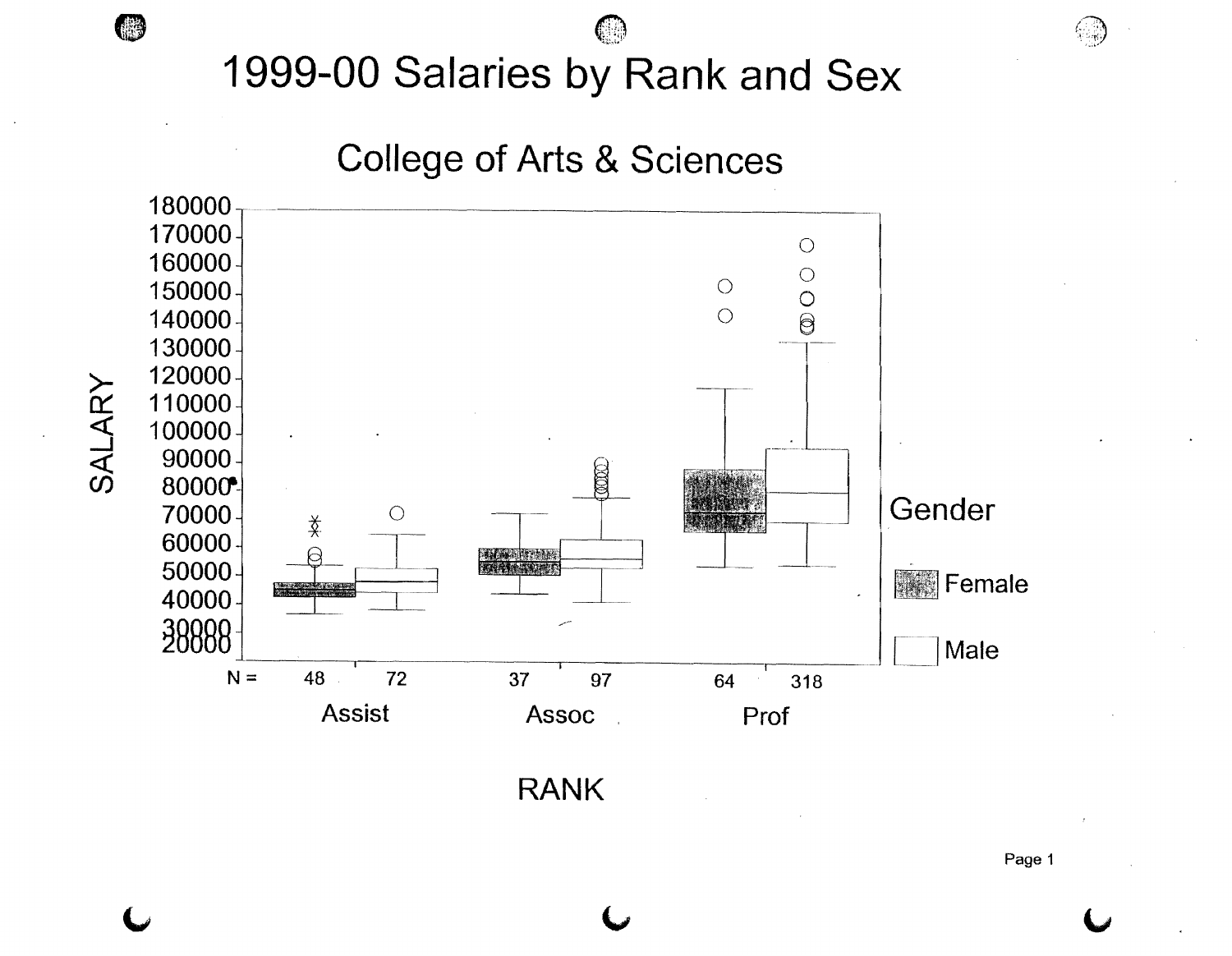

**RANK** 

Page 1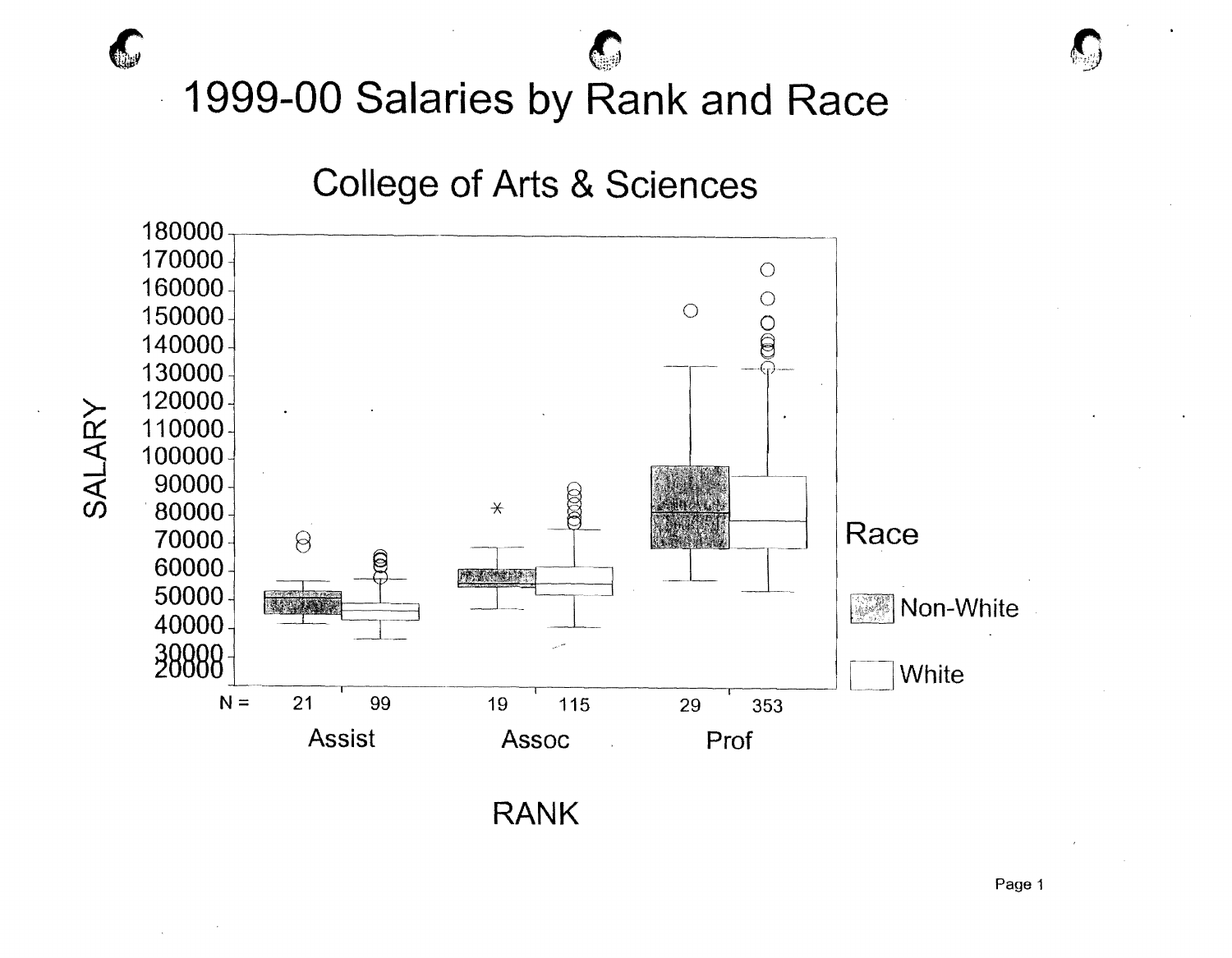

 $\mathbb{C}$ 

C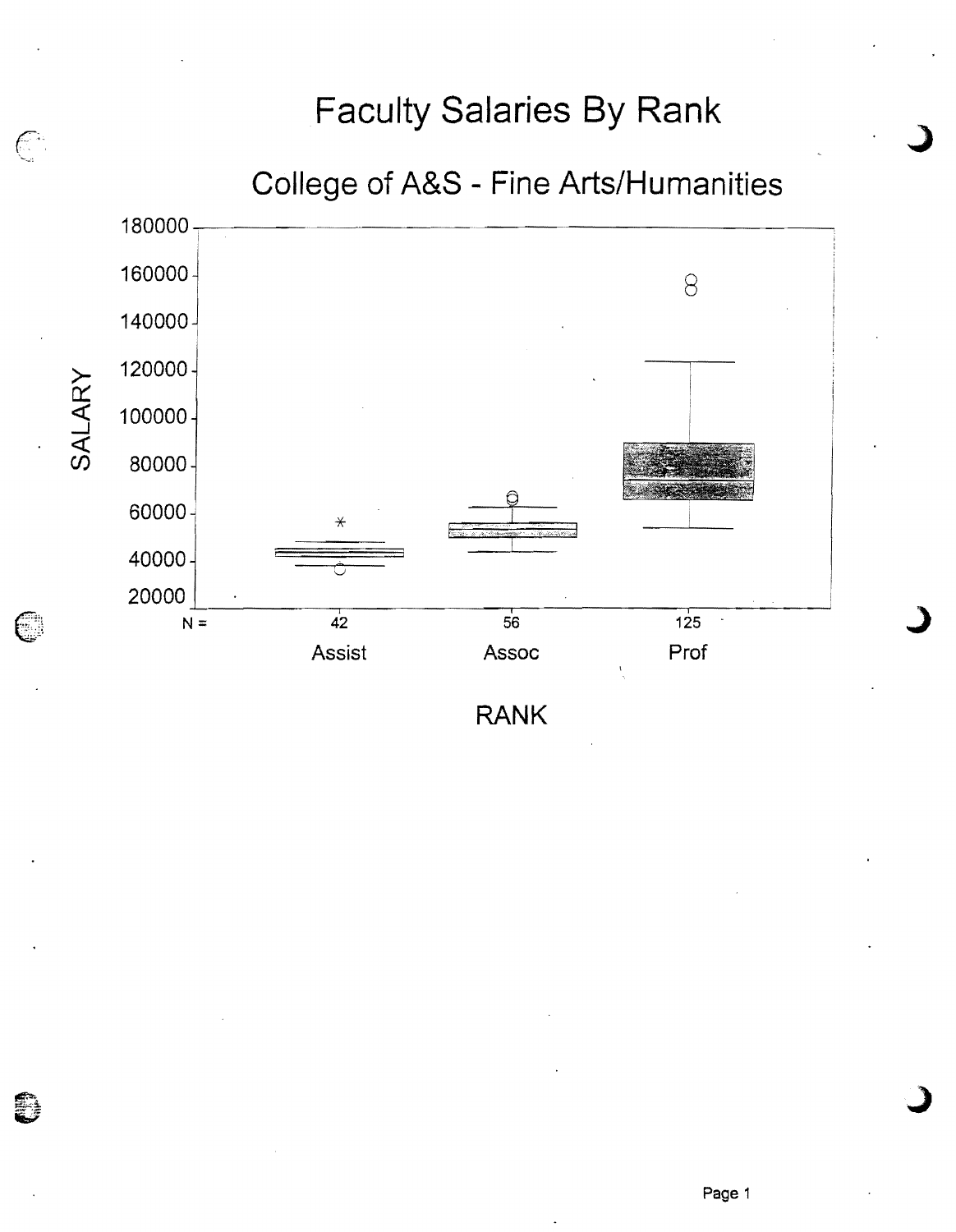College of A&S - Fine Arts/Humanities

 $\mathbf{C}$ 

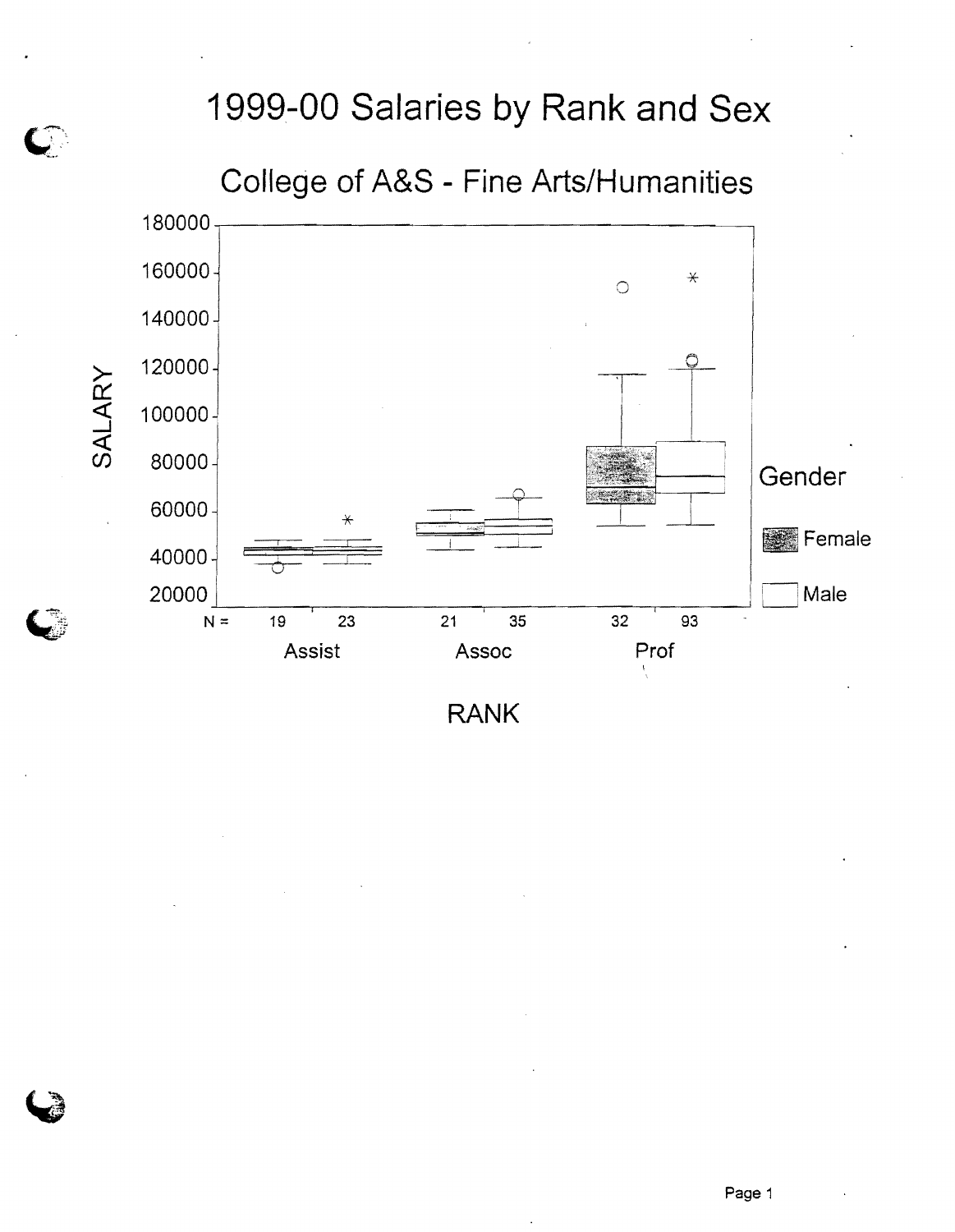### College of A&S - Fine Arts/Humanities

**SAN** 

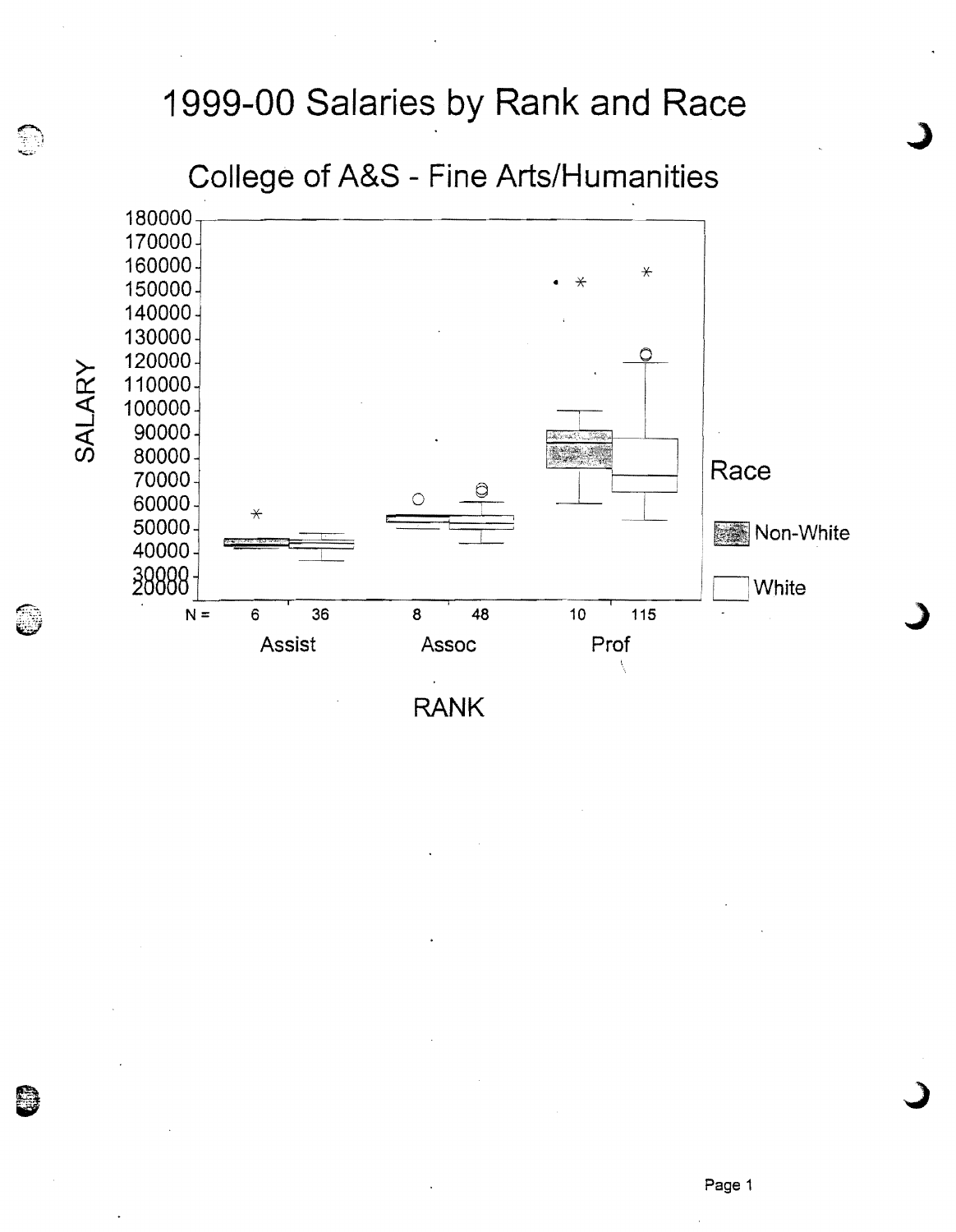

D

**RANK** 

Page 1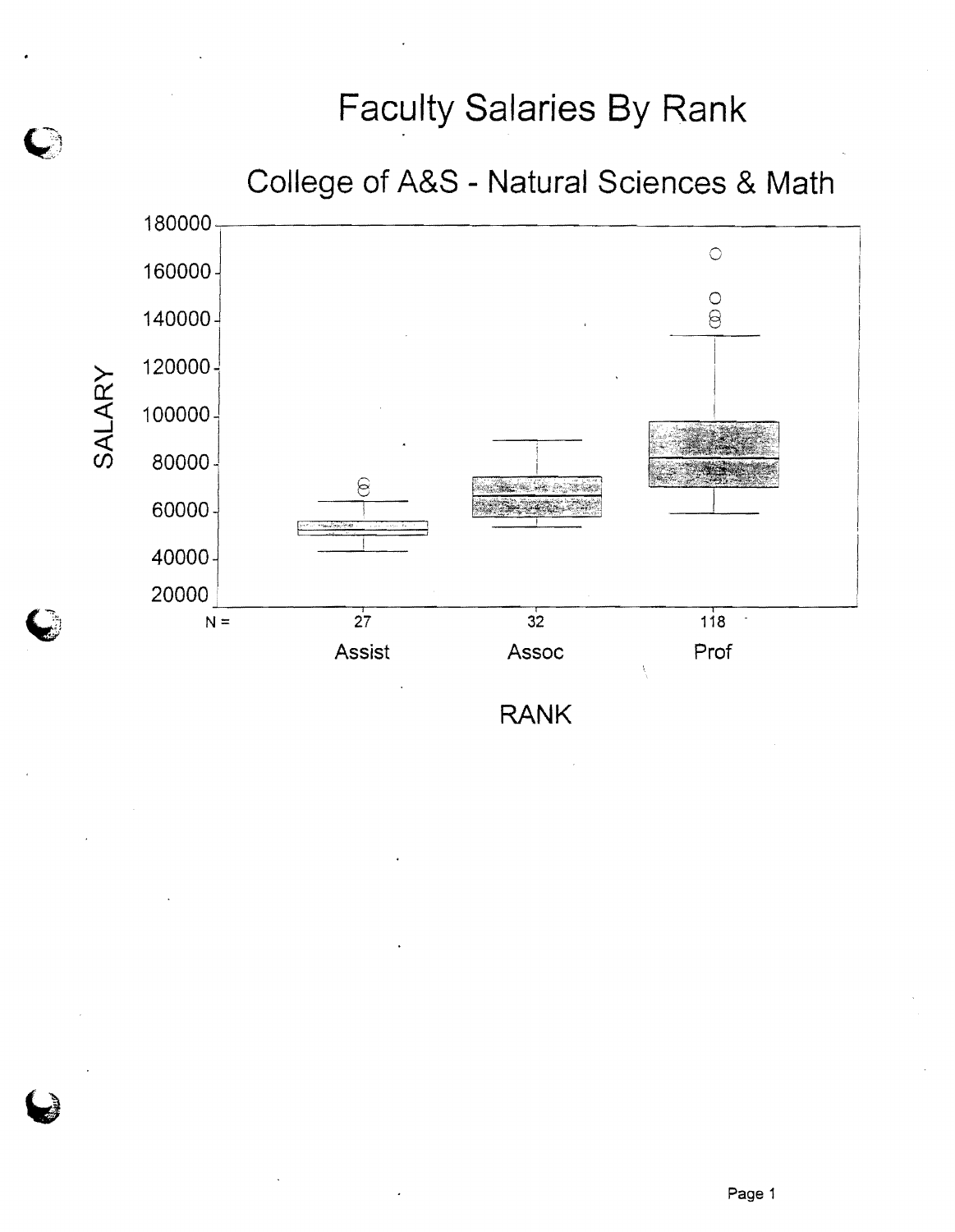

**RANK** 

િ

E.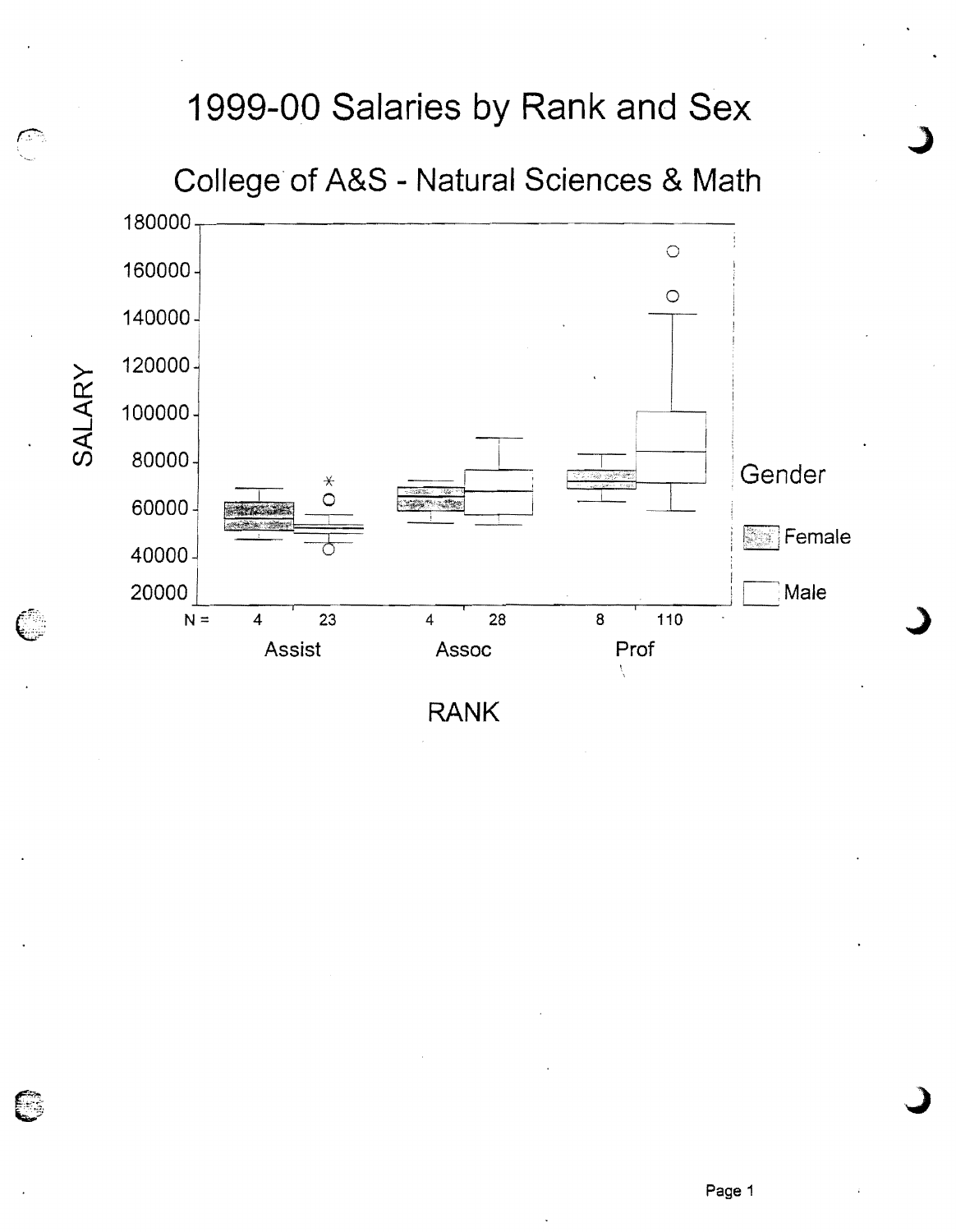**College of A&S - Natural Sciences & Math** 

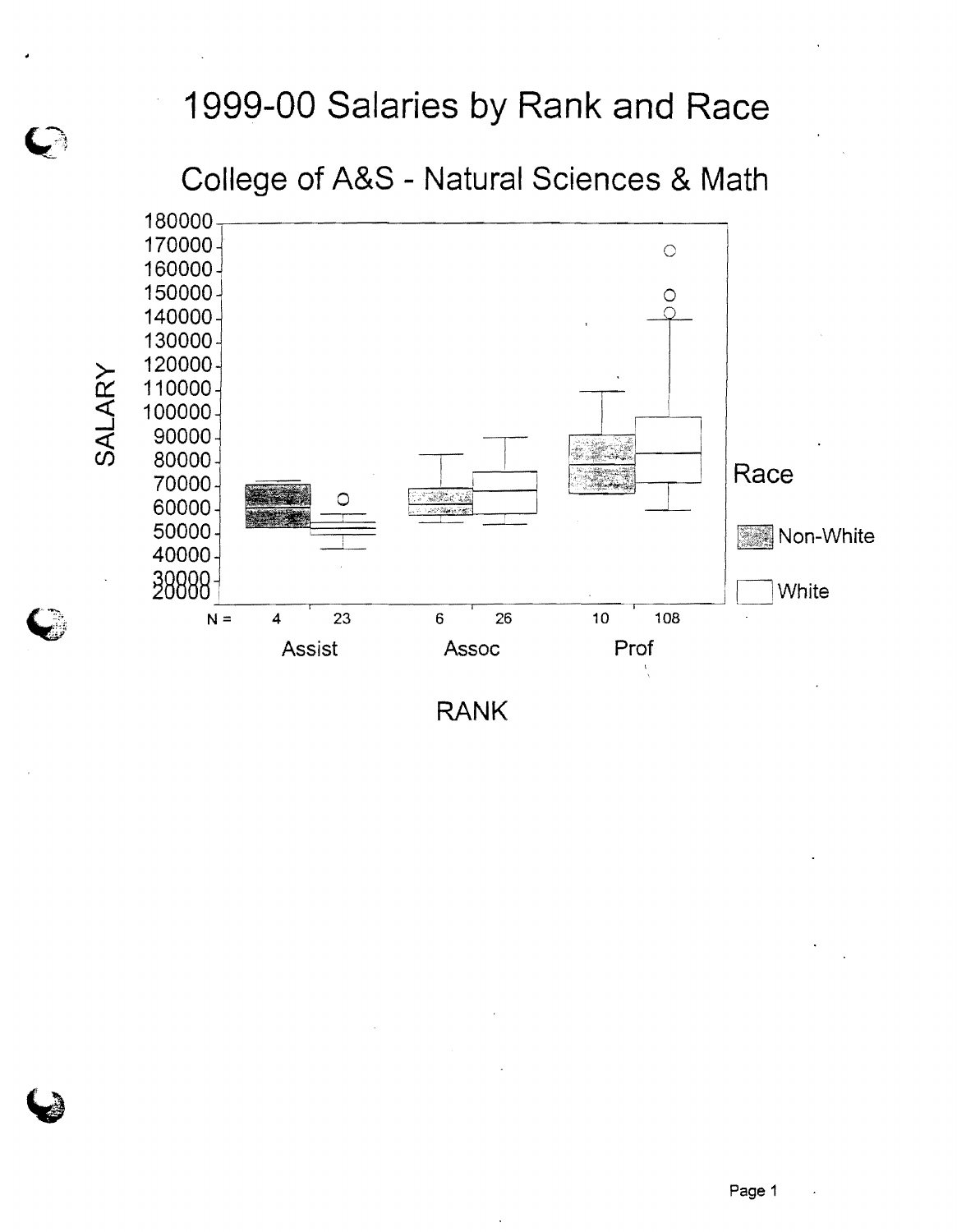.**College of A&S - Social Sciences** 

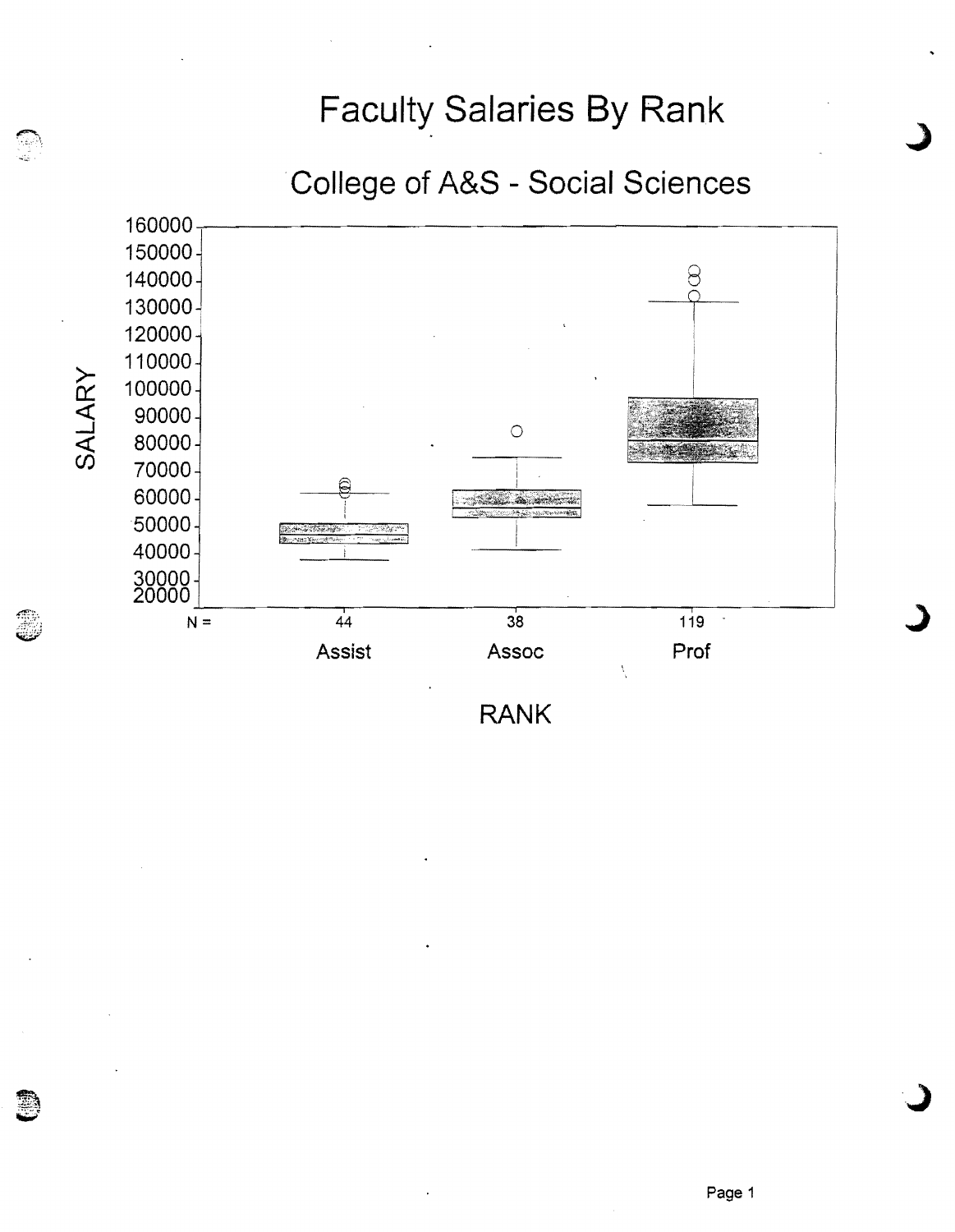#### College of A&S - Social Sciences